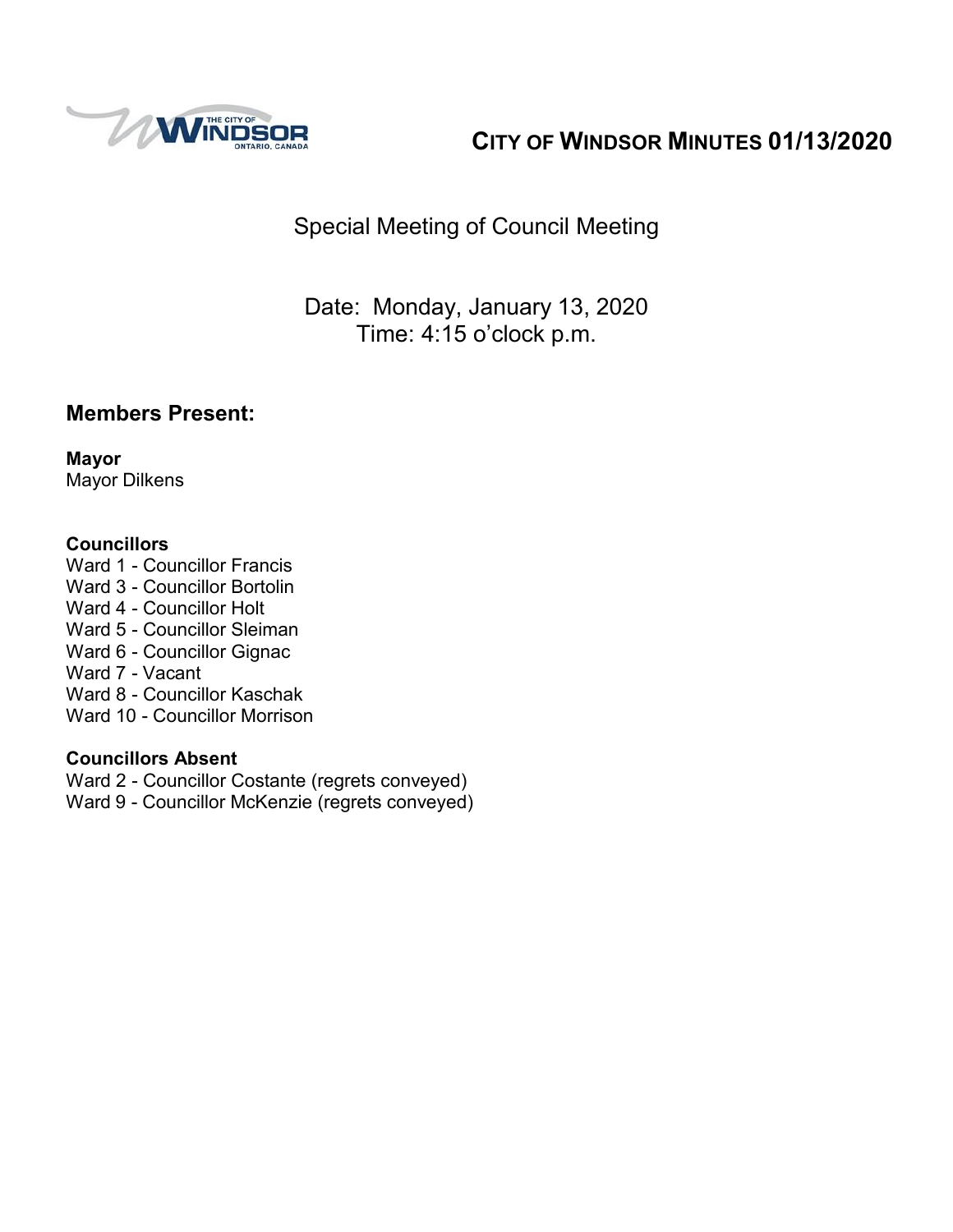### **2. CALL TO ORDER - Playing of the National Anthem & Moment of Silent Reflection**

The Mayor calls the meeting to order at 4:15 o'clock p.m.

#### **3. DISCLOSURE OF PECUNIARY INTEREST AND THE GENERAL NATURE THEREOF**

None disclosed.

## **4. COMMITTEE OF THE WHOLE**

Moved by: Councillor Francis Seconded by: Councillor Gignac

That Council do now rise and move into Committee of the Whole with the Mayor presiding for the purpose of dealing with:

- (a) hearing requests for deferrals, referrals and/or withdrawals of any items of business;
- (b) hearing presentations and delegations;
- (c) consideration of by-law 8-2020 through 10-2020 (inclusive).

Carried.

## **9. REQUESTS FOR DEFERRALS, REFERRALS OR WITHDRAWALS**

None requested.

# **10. PRESENTATIONS AND DELEGATIONS**

None.

# **13. BY-LAWS (First and Second Readings)**

Moved by: Councillor Holt Seconded by: Councillor Kaschak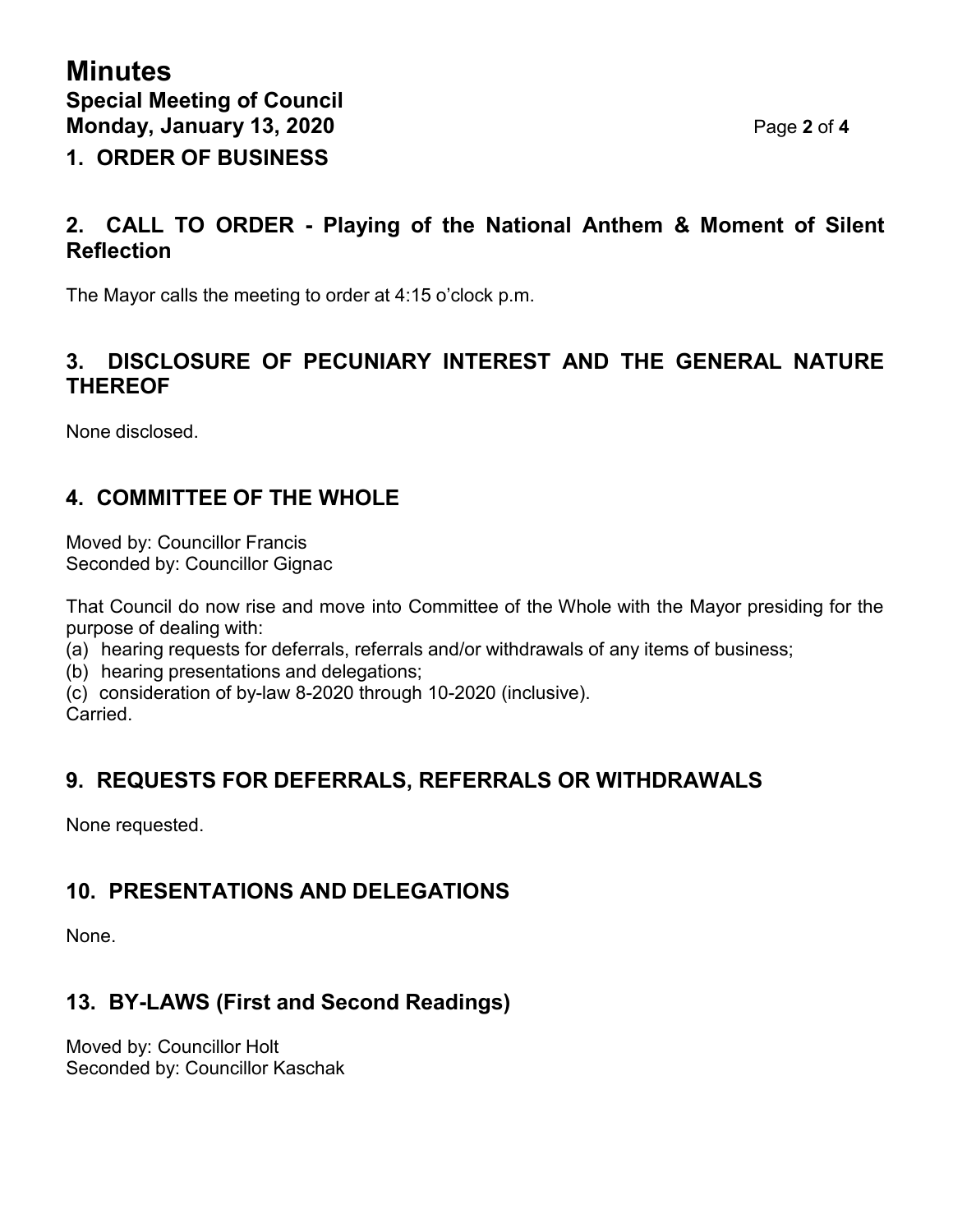## **Minutes Special Meeting of Council Monday, January 13, 2020** Page **3** of **4**

That the following By-laws No. 8-2020 through 10-2020 (inclusive) be introduced and read a first and second time:

**8-2020** A BY-LAW TO REQUIRE A BY-ELECTION TO BE HELD TO FILL THE VACANCY IN THE OFFICE OF COUNCILLOR WARD 7 IN THE CITY OF WINDSOR authorized by CR580/2019, adopted November 18, 2019.

**9-2020** A BY-LAW TO PROVIDE FOR ADVANCE VOTING IN THE WARD 7 BY-ELECTION TO BE HELD PRIOR TO VOTING DAY authorized by CR580/2019, adopted November 18, 2019.

**10-2020** A BY-LAW TO CONFIRM PROCEEDINGS OF THE COUNCIL OF THE CORPORATION OF THE CITY OF WINDSOR AT ITS SPECIAL MEETING HELD ON THE 13<sup>th</sup> DAY OF JANUARY, 2020. **Carried** 

**14. MOVE BACK INTO FORMAL SESSION**

Moved by: Councillor Morrison Seconded by: Councillor Sleiman

That the Committee of the Whole does now rise and report to Council respecting the business items considered by the Committee:

- 1) Items Deferred
	- Items Referred
- 2) By-laws given first and second readings (as presented)

Carried.

## **15. THIRD AND FINAL READING OF THE BY-LAWS**

Moved by: Councillor Bortolin Seconded by: Councillor Francis

That the By-laws No. 8-2020 and 10-2020 (inclusive) having been read a first and second time be now read a third time and finally passed and that the Mayor and Clerk **BE AUTHORIZED** to sign and seal the same notwithstanding any contrary provision of the Council. Carried.

# **16. ADJOURNMENT**

Moved by: Councillor Gignac Seconded by: Councillor Holt